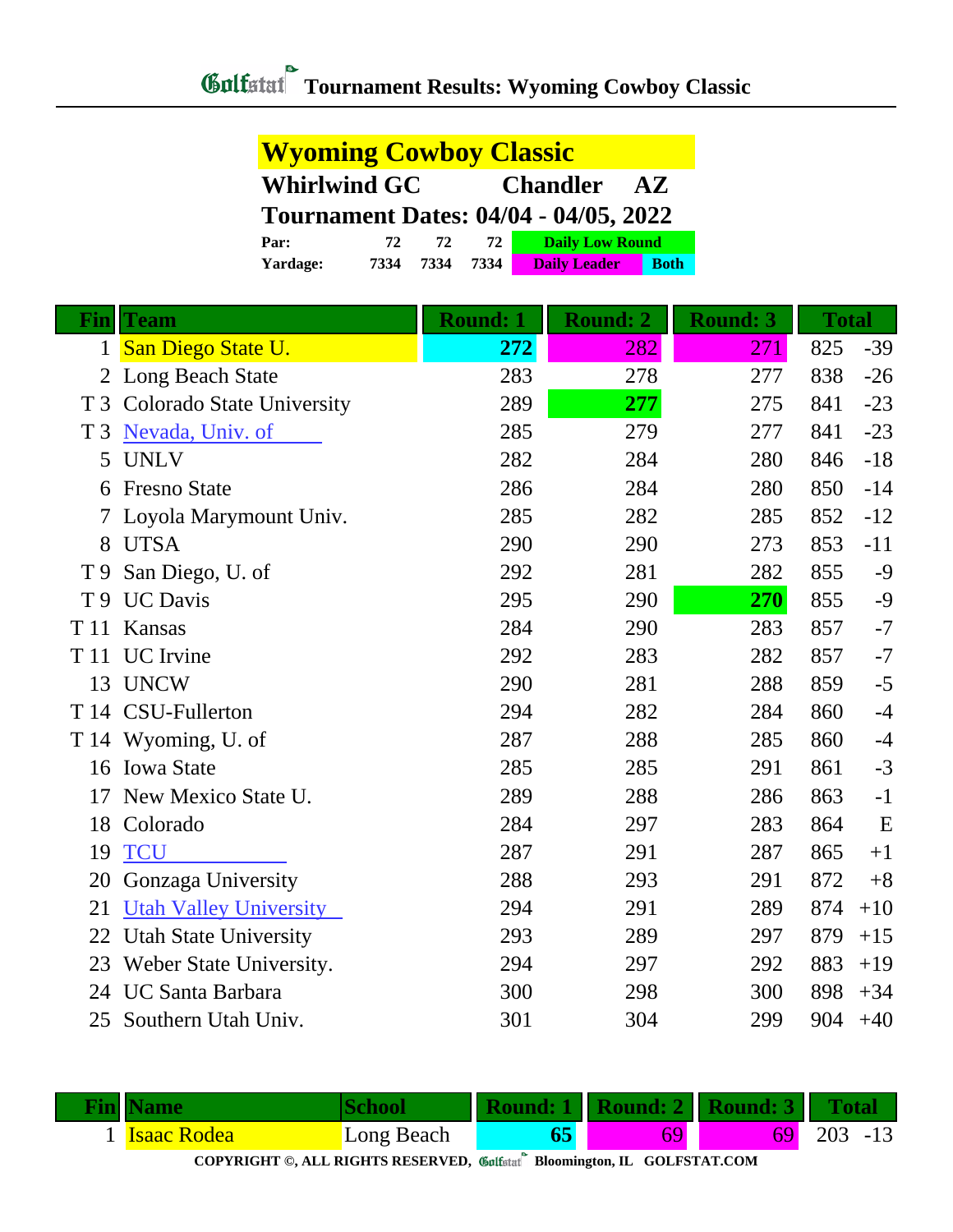## **Gulfatat Tournament Results: Wyoming Cowboy Classic**

|                | <b>Fin</b>   Name         | <b>School</b>     | <b>Round: 1</b> | <b>Round: 2</b> | <b>Round: 3</b> | <b>Total</b> |       |
|----------------|---------------------------|-------------------|-----------------|-----------------|-----------------|--------------|-------|
|                | T 2 Connor Jones          | Colo St           | 67              | 70              | 67              | $204 - 12$   |       |
|                | T 2 Steve Sugimoto        | SanDiegoSt        | 67              | 71              | 66              | 204          | $-12$ |
|                | T 2 Zihao Jin             | SanDiegoSt        | 68              | 70              | 66              | 204          | $-12$ |
|                | T 5 Lachlan Barker        | <b>Iowa State</b> | 68              | 68              | 69              | 205          | $-11$ |
|                | T 5 Riley Lewis           | LMU               | 72              | $\overline{64}$ | 69              | 205          | $-11$ |
| T <sub>7</sub> | <b>AJ Lintunen</b>        | Nevada            | 71              | 67              | 68              | 206          | $-10$ |
| T <sub>7</sub> | Caden Fioroni             | <b>UNLV</b>       | 69              | 68              | 69              | 206          | $-10$ |
| T <sub>7</sub> | <b>Tyler Schafer</b>      | Long Beach        | 68              | 68              | 70              | 206          | $-10$ |
| 10             | Puwit Anupansuebsai       | SanDiegoSt        | 68              | 69              | 70              | 207          | $-9$  |
| T 11           | Davis Bryant              | Colo St           | 71              | 68              | 69              | 208          | $-8$  |
| T 11           | <b>Matthew Sutherland</b> | Fresno St.        | 72              | 66              | 70              | 208          | $-8$  |
| T 11           | <b>Michael Rome</b>       | <b>UTSA</b>       | 65              | 73              | 70              | 208          | $-8$  |
| T 11           | <b>Quim Vidal Mora</b>    | Nevada            | 71              | 70              | 67              | 208          | $-8$  |
| T 15           | <b>Garrison Smith</b>     | <b>NM</b> State   | 71              | 69              | 69              | 209          | $-7$  |
| T 15           | <b>Peyton Callens</b>     | Nevada            | 70              | 71              | 68              | 209          | $-7$  |
| T 15           | <b>Thomas Hutchison</b>   | <b>UC</b> Davis   | 75              | 68              | 66              | 209          | $-7$  |
|                | T 15 Walker Isley         | <b>UNCW</b>       | 73              | 67              | 69              | 209          | $-7$  |
| T 19           | <b>Charlie Reiter</b>     | San Diego         | 70              | 68              | 72              | 210          | $-6$  |
| T 19           | Darien Zhao               | <b>UC</b> Irvine  | 73              | 67              | 70              | 210          | $-6$  |
| 21             | <b>Garrett Boe</b>        | Fullerton         | 73              | 67              | 71              | 211          | $-5$  |
| 22             | <b>Aidan Thomas</b>       | <b>NM</b> State   | 70              | 71              | 71              | 212          | $-4$  |
| T 23           | <b>Aymeric Laussot</b>    | <b>TCU</b>        | 69              | 70              | 74              | 213          | $-3$  |
| T 23           | <b>Harry Hillier</b>      | Kansas            | 74              | 69              | 70              | 213          | $-3$  |
|                | T 23 Patrick Azevedo      | Wyoming           | 72              | 71              | 70              | 213          | $-3$  |
|                | T 26 Ben Sawaia           | <b>UNLV</b>       | 78              | 66              | 70              | 214          | $-2$  |
|                | T 26 Harrison Kingsley    | San Diego         | 77              | 68              | 69              | 214          | $-2$  |
|                | T 26 Ian Gilligan         | Long Beach        | 74              | 72              | 68              | 214          | $-2$  |
|                | T 26 John Paterson        | Colorado          | 70              | 74              | 70              | 214          | $-2$  |
|                | T 26 Matthew Manganello   | Fresno St.        | 72              | 72              | 70              | 214          | $-2$  |
|                | T 26 Rasmus Hjelm         | Colo St           | 74              | 70              | 70              | 214          | $-2$  |
|                | T 26 Youssef Guezzale     | SanDiegoSt        | 69              | 76              | 69              | 214          | $-2$  |
|                | T 33 Alejandro Alonso     | <b>LMU</b>        | 72              | 73              | 70              | 215          | $-1$  |
|                | T 33 Caden McMackin       | <b>LMU</b>        | 69              | 72              | 74              | 215          | $-1$  |
|                | T 33 Donald Kay           | San Diego         | 72              | 73              | 70              | 215          | $-1$  |
|                | T 33 Henry Fitzhugh       | <b>UC</b> Irvine  | 71              | 72              | 72              | 215          | $-1$  |

**COPYRIGHT ©, ALL RIGHTS RESERVED, Bloomington, IL GOLFSTAT.COM**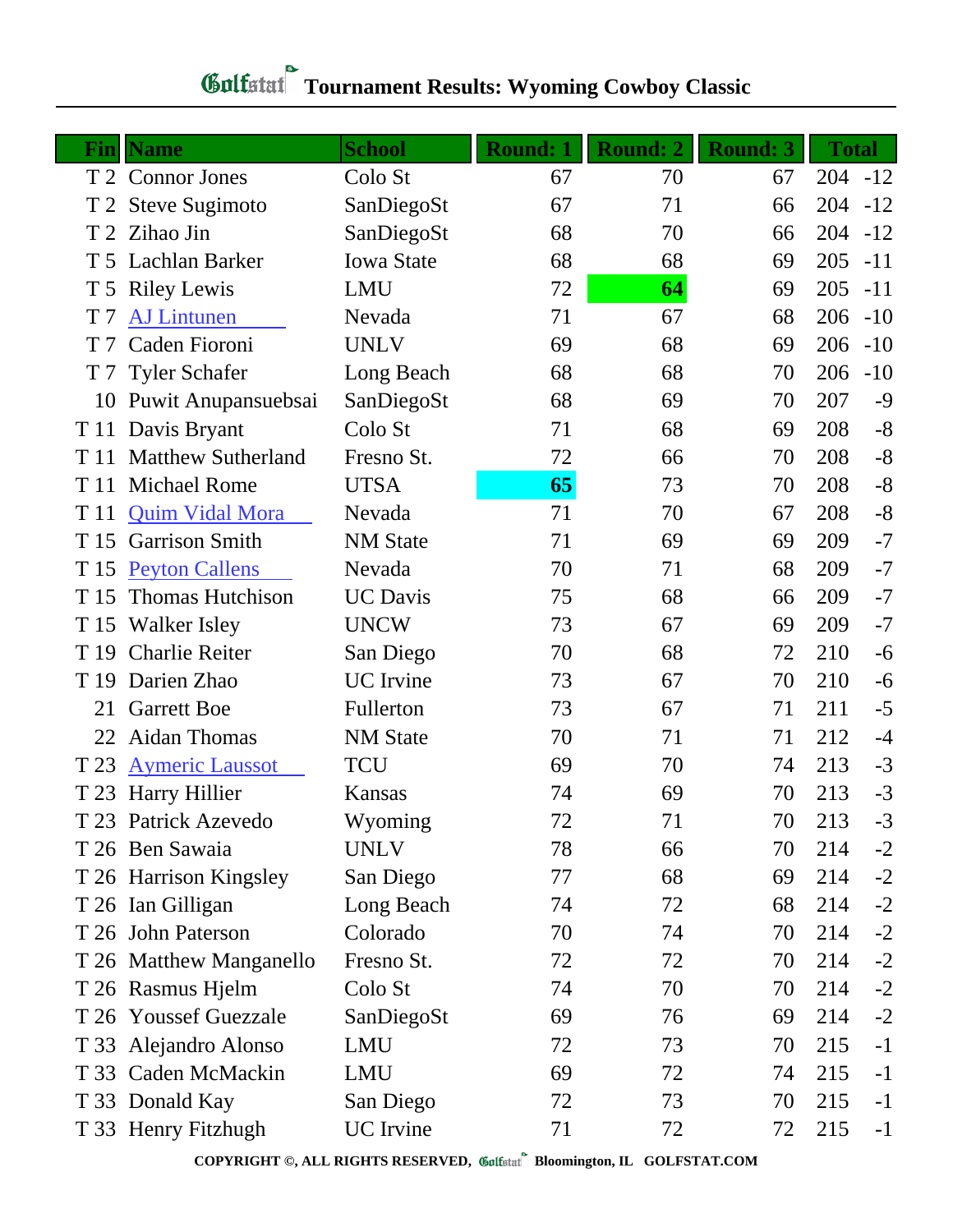| Finl | <b>Name</b>             | <b>School</b>     | <b>Round: 1</b> | <b>Round: 2</b> | <b>Round: 3</b> | <b>Total</b> |      |
|------|-------------------------|-------------------|-----------------|-----------------|-----------------|--------------|------|
|      | T 33 Lansdon Robbins    | <b>UNCW</b>       | 75              | 71              | 69              | 215          | $-1$ |
|      | T 33 Michael Cliff      | Fresno St.        | 76              | 71              | 68              | 215          | $-1$ |
| T 33 | <b>Trevor McNary</b>    | Fullerton         | 74              | 70              | 71              | 215          | $-1$ |
| T 40 | <b>Brady McKinlay</b>   | <b>UT Valley</b>  | 73              | 70              | 73              | 216          | E    |
|      | T 40 Bryce Kvick        | Long Beach        | 76              | 70              | 70              | 216          | E    |
|      | T 40 Cade McLaughlin    | Wyoming           | 73              | 73              | 70              | 216          | E    |
|      | T 40 Holden Backes      | Gonzaga U.        | 75              | 69              | 72              | 216          | E    |
| T 40 | Javier Vasquez          | <b>Utah State</b> | 69              | 73              | 74              | 216          | E    |
| T 40 | Johnny Bai              | <b>UC</b> Irvine  | 75              | 72              | 69              | 216          | E    |
| T 40 | <b>Justin Biwer</b>     | Colorado          | 75              | 72              | 69              | 216          | E    |
| T 40 | <b>Justin Hastings</b>  | SanDiegoSt        | 71              | 72              | 73              | 216          | E    |
|      | T 40 Kevin Huff         | Fresno St.        | 69              | 75              | 72              | 216          | E    |
|      | T 40 Luke Kluver        | Kansas            | 69              | 75              | 72              | 216          | E    |
|      | T 40 Oscar Teiffel      | Colo St           | 77              | 69              | 70              | 216          | E    |
|      | T 51 Ben Sigel          | Kansas            | 71              | 76              | 70              | 217          | $+1$ |
|      | T 51 Callum Bruce       | Kansas            | 70              | 76              | 71              | 217          | $+1$ |
| T 51 | <b>Charlie Magruder</b> | Gonzaga U.        | 73              | 74              | 70              | 217          | $+1$ |
| T 51 | <b>Filippo Celli</b>    | <b>TCU</b>        | 71              | 75              | 71              | 217          | $+1$ |
| T 51 | <b>Jack Wehman</b>      | <b>UTSA</b>       | 72              | 70              | 75              | 217          | $+1$ |
|      | T 51 Patrick Sparks     | <b>UNCW</b>       | 69              | 72              | 76              | 217          | $+1$ |
|      | T 51 Tony Hendricks     | <b>LMU</b>        | 72              | 73              | 72              | 217          | $+1$ |
|      | T 58 Christoph Bleier   | Colo St           | 78              | 71              | 69              | 218          | $+2$ |
|      | T 58 George Leigh       | <b>UNLV</b>       | 68              | 75              | 75              | 218          | $+2$ |
|      | T 58 Harry Doig         | Fullerton         | 71              | 72              | 75              | 218          | $+2$ |
|      | T 58 Jack Kozlowski     | <b>UNLV</b>       | 71              | 76              | 71              | 218          | $+2$ |
|      | T 58 Jaren Calkins      | Wyoming           | 73              | 78              | 67              | 218          | $+2$ |
|      | T 58 Jimmy Dales        | Wyoming           | 74              | 78              | 66              | 218          | $+2$ |
|      | T 58 Kristoffer Max     | Colorado          | 71              | 73              | 74              | 218          | $+2$ |
|      | T 65 David Harrison     | <b>UTSA</b>       | 75              | 74              | 70              | 219          | $+3$ |
|      | T 65 J.J. Gresco        | <b>UNLV</b>       | 74              | 75              | 70              | 219          | $+3$ |
|      | T 65 Jacob Westberg     | <b>UC</b> Davis   | 73              | 78              | 68              | 219          | $+3$ |
| T 65 | <b>Justin Gums</b>      | <b>TCU</b>        | 72              | 75              | 72              | 219          | $+3$ |
|      | T 65 Luke Gutschewski   | <b>Iowa State</b> | 73              | 75              | 71              | 219          | $+3$ |
|      | T 65 Mark Stephens      | <b>UC</b> Davis   | 82              | 72              | 65              | 219          | $+3$ |
|      | T 65 Nate Vance         | <b>Iowa State</b> | 71              | 72              | 76              | 219          | $+3$ |

## **Gulfatat** Tournament Results: Wyoming Cowboy Classic

**COPYRIGHT ©, ALL RIGHTS RESERVED, Bloomington, IL GOLFSTAT.COM**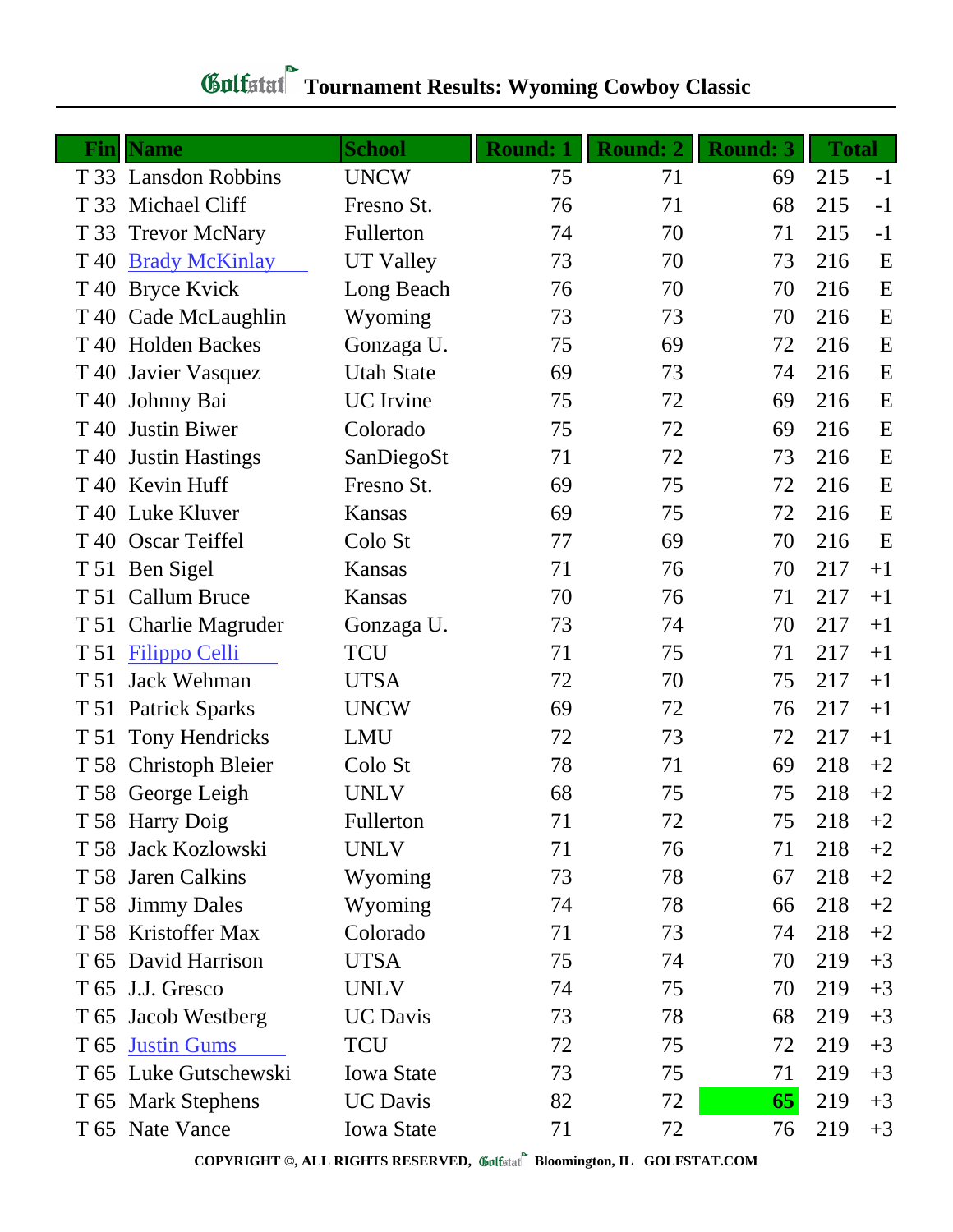## **Tournament Results: Wyoming Cowboy Classic**

| Fin             | <b>Name</b>             | <b>School</b>     | <b>Round: 1</b> | <b>Round: 2</b> | <b>Round: 3</b> | <b>Total</b> |      |
|-----------------|-------------------------|-------------------|-----------------|-----------------|-----------------|--------------|------|
|                 | T 65 Tegan Andrews      | Fullerton         | 76              | 73              | 70              | 219          | $+3$ |
| T <sub>65</sub> | <b>Tyler Jones</b>      | So. Utah          | 72              | 69              | 78              | 219          | $+3$ |
| T 65            | <b>Tyler Severin</b>    | Wyoming           | 74              | 73              | 72              | 219          | $+3$ |
| T 75            | Andi Xu                 | San Diego         | 77              | 72              | 71              | 220          | $+4$ |
| T 75            | <b>Brandon Massey</b>   | <b>TCU</b>        | 75              | 71              | 74              | 220          | $+4$ |
|                 | T 75 Bryce Waters       | Wyoming           | 67              | 76              | 77              | 220          | $+4$ |
|                 | T 75 Gavin Cohen        | <b>LMU</b>        | 72              | 74              | 74              | 220          | $+4$ |
| T 75            | Hayden Banz             | Weber St.         | 71              | 77              | 72              | 220          | $+4$ |
| T 75            | <b>Joseph Glenn</b>     | UT Valley         | 71              | 76              | 73              | 220          | $+4$ |
| T 75            | Kirby Coe-Kirkham       | Wyoming           | 75              | 68              | 77              | 220          | $+4$ |
| T 75            | Sander Akeren           | <b>UNCW</b>       | 74              | 71              | 75              | 220          | $+4$ |
| T 83            | Alejandro Nava          | <b>UC</b> Davis   | 71              | 79              | 71              | 221          | $+5$ |
| T 83            | <b>Blake McGovern</b>   | UC-SaBarba        | 78              | 72              | 71              | 221          | $+5$ |
| T 83            | <b>Caden Weber</b>      | <b>UT Valley</b>  | 76              | 74              | 71              | 221          | $+5$ |
| T 83            | Esteban Jaramillo       | <b>Utah State</b> | 74              | 72              | 75              | 221          | $+5$ |
| T 83            | <b>Hunter Bott</b>      | <b>UTSA</b>       | 78              | 75              | 68              | 221          | $+5$ |
|                 | T 83 Hunter Howe        | Weber St.         | 71              | 73              | 77              | 221          | $+5$ |
| T 89            | <b>Brody Childs</b>     | Weber St.         | 74              | 76              | 72              | 222          | $+6$ |
| T 89            | <b>Cameron Tucker</b>   | <b>Utah State</b> | 77              | 72              | 73              | 222          | $+6$ |
| T 89            | Davis Cooper            | Kansas            | 75              | 70              | 77              | 222          | $+6$ |
| T 89            | John Cook               | <b>Utah State</b> | 73              | 74              | 75              | 222          | $+6$ |
| T 89            | Josh Hetherington       | <b>Iowa State</b> | 73              | 74              | 75              | 222          | $+6$ |
| T 89            | Kai Iguchi              | UT Valley         | 76              | 71              | 75              | 222          | $+6$ |
|                 | T 89 Kolbe Irei         | UC Irvine         | 78              | 72              | 72              | 222          | $+6$ |
|                 | T 89 Lucas Carper       | <b>UC</b> Davis   | 76              | 72              | 74              | 222          | $+6$ |
|                 | T 89 Nate Irwin         | <b>UC</b> Irvine  | 73              | 78              | 71              | 222          | $+6$ |
|                 | T 98 Alvaro Morales     | <b>NM</b> State   | 72              | 72              | 79              | 223          | $+7$ |
|                 | T 98 Christian Fanfelle | <b>UTSA</b>       | 85              | 73              | 65              | 223          | $+7$ |
|                 | T 100 Brendan Ashman    | Fullerton         | 76              | 76              | 72              | 224          | $+8$ |
|                 | T 100 Dylan McDermott   | Colorado          | 68              | 79              | 77              | 224          | $+8$ |
|                 | T 100 Jack Ainscough    | Long Beach        | 77              | 71              | 76              | 224          | $+8$ |
|                 | T 100 John Bush         | UC-SaBarba        | 70              | 74              | 80              | 224          | $+8$ |
|                 | T 100 Matt Ruel         | Gonzaga U.        | 73              | 74              | 77              | 224          | $+8$ |
|                 | T 100 Trey Davis        | Nevada            | 73              | 77              | 74              | 224          | $+8$ |
|                 | T 106 Evan Kawai        | San Diego         | 73              | 76              | 76              | 225          | $+9$ |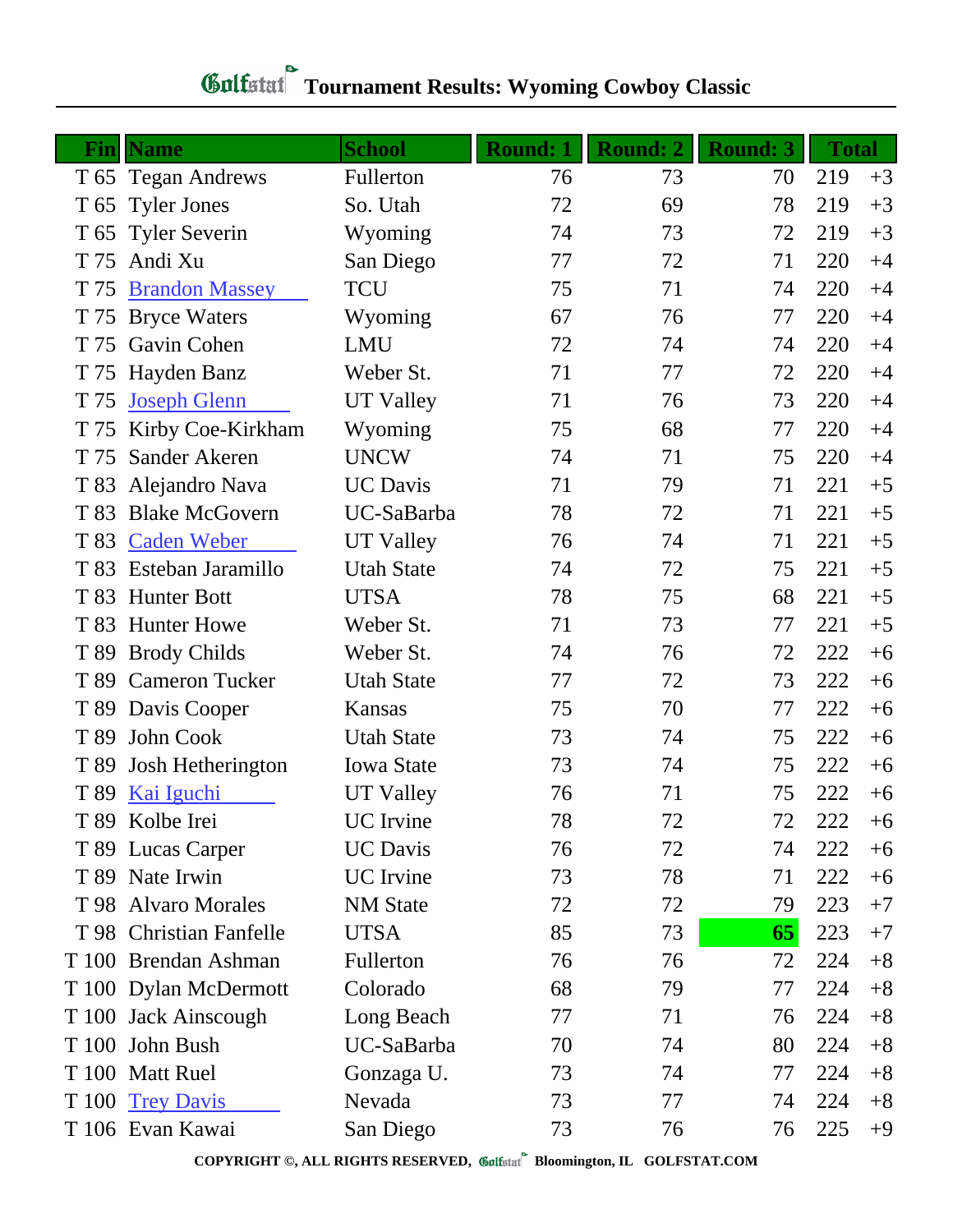| Fin | <b>Name</b>              | <b>School</b>     | <b>Round: 1</b> | <b>Round: 2</b> | <b>Round: 3</b> | <b>Total</b> |
|-----|--------------------------|-------------------|-----------------|-----------------|-----------------|--------------|
|     | T 106 Gunnar Knutson     | Weber St.         | 79              | 72              | 74              | 225<br>$+9$  |
|     | T 106 Landon Anderson    | <b>UT Valley</b>  | 74              | 79              | 72              | 225<br>$+9$  |
|     | T 106 Lane Pulliam       | Fresno St.        | 73              | 78              | 74              | 225<br>$+9$  |
|     | T 106 Luis Gerardo Cantú | <b>Utah State</b> | 77              | 72              | 76              | 225<br>$+9$  |
|     | T 106 Matthew Jackman    | <b>NM</b> State   | 76              | 76              | 73              | 225<br>$+9$  |
|     | T 106 Zach Stocker       | Gonzaga U.        | 71              | 82              | 72              | 225<br>$+9$  |
|     | T 113 Clayton Thatcher   | Gonzaga U.        | 71              | 76              | 80              | 227<br>$+11$ |
|     | T 113 Drew Hackett       | <b>UNCW</b>       | 74              | 78              | 75              | $227 + 11$   |
|     | T 113 Rashon Williams    | So. Utah          | 77              | 81              | 69              | $227 + 11$   |
|     | T 116 Brian Arnold       | UC-SaBarba        | 74              | 78              | 76              | $228 + 12$   |
|     | T 116 Jack Holland       | Colorado          | 80              | 78              | 70              | $228 + 12$   |
|     | T 116 Joseph Robson      | <b>NM</b> State   | 78              | 77              | 73              | $228 + 12$   |
|     | T 116 Julian Maxwell     | UC-SaBarba        | 78              | 77              | 73              | $228 + 12$   |
|     | T 116 Reese Fisher       | Weber St.         | 78              | 76              | 74              | $228 + 12$   |
|     | T 121 Jacob Skov Olesen  | <b>TCU</b>        | 80              | 79              | 70              | $229 + 13$   |
|     | T 121 Michael Sarro      | Nevada            | 78              | 71              | 80              | $229 + 13$   |
|     | 123 Leo Torres           | So. Utah          | 79              | 78              | 74              | $231 + 15$   |
|     | 124 Atthasit (An Srichun | So. Utah          | 74              | 80              | 78              | $232 + 16$   |
|     | T 125 Andrew Ricci       | UC-SaBarba        | 79              | 75              | 80              | $234 + 18$   |
|     | T 125 Ryker Smith        | So. Utah          | 78              | 77              | 79              | $234 + 18$   |
| 127 | <b>Jared Edeen</b>       | Wyoming           | 79              | 78              | 78              | $235 + 19$   |
|     | 128 Frank Lindwall       | <b>Iowa State</b> | 91              | 71              | 76              | $238 + 22$   |

## **Tournament Results: Wyoming Cowboy Classic**

|                         |        |        | Round: 1 Round: 2 Round: 3 | Total |
|-------------------------|--------|--------|----------------------------|-------|
| <b>TEAM STATISTICS:</b> |        |        |                            |       |
| <b>Average Score:</b>   | 288.84 | 287.36 | 284.28 286.83              |       |
| Rounds Below Par:       | 11     | 12     | 17                         | 40    |
| Rounds Even Par:        |        | 2      |                            | 4     |
| Rounds Above Par:       | 13     | 11     |                            | 31    |
| PLAYER STATISTICS:      |        |        |                            |       |
| <b>Average Score:</b>   | 73.38  | 72.92  | 72.02                      | 72.78 |
| Rounds Below Par:       | 43     | 45     | 64                         | 152   |
| Rounds Even Par:        | 12     | 20     | 14                         | 46    |